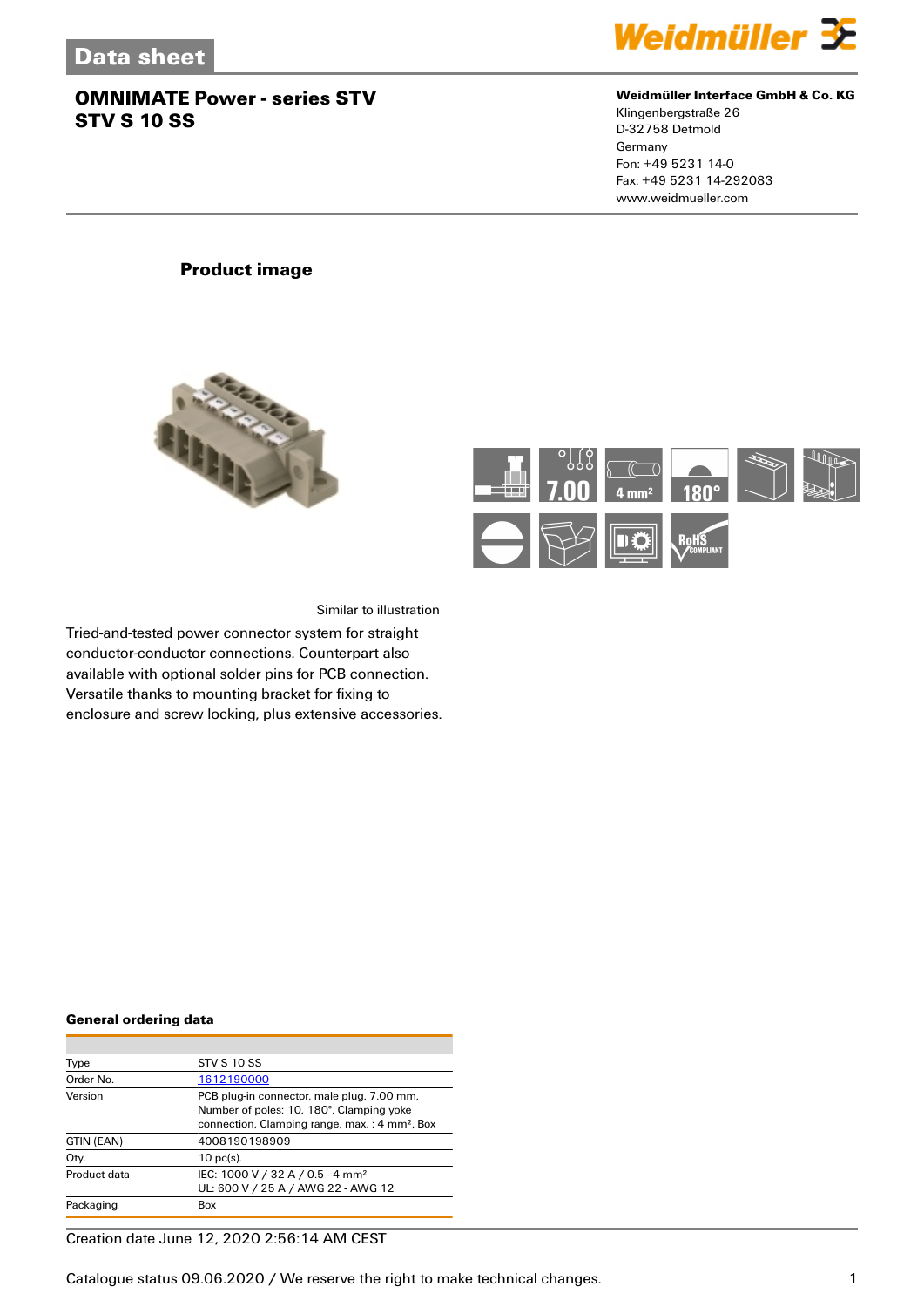# **Technical data**

**Dimensions and weights**



#### **Weidmüller Interface GmbH & Co. KG**

Klingenbergstraße 26 D-32758 Detmold Germany Fon: +49 5231 14-0 Fax: +49 5231 14-292083

| Height                                                                 | 21.4 mm                               | Height (inches)                                 | 0.843 inch                         |
|------------------------------------------------------------------------|---------------------------------------|-------------------------------------------------|------------------------------------|
| Depth<br>Net weight                                                    | 30.2 mm<br>36.198 g                   | Depth (inches)                                  | 1.189 inch                         |
|                                                                        |                                       |                                                 |                                    |
| <b>System Parameters</b>                                               |                                       |                                                 |                                    |
|                                                                        |                                       |                                                 |                                    |
| Product family                                                         | <b>OMNIMATE Power - series</b><br>STV | Type of connection                              | <b>Field connection</b>            |
| Wire connection method                                                 | Clamping yoke connection              | Pitch in mm (P)                                 | 7 mm                               |
| Pitch in inches (P)                                                    | 0.276 inch                            | Conductor outlet direction                      | $180^\circ$                        |
| Number of poles                                                        | 10                                    | $L1$ in mm                                      | 63 mm                              |
| L1 in inches                                                           | 2.48 inch                             | Number of rows                                  | 1                                  |
| Pin series quantity                                                    | 1                                     | Touch-safe protection acc. to DIN VDE<br>57 106 | Safe from finger touch,<br>plugged |
| Touch-safe protection acc. to DIN VDE                                  |                                       | Volume resistance                               |                                    |
| 0470                                                                   | IP20 plugged                          |                                                 | $1.60 \text{ m}\Omega$             |
| Can be coded                                                           | Yes                                   | Stripping length                                | $9 \text{ mm}$                     |
| Tightening torque, min.                                                | 0.5 Nm                                | Tightening torque, max.                         | 0.6 Nm                             |
| Clamping screw                                                         | M 3                                   | Screwdriver blade                               | $0.6 \times 3.5$                   |
| Screwdriver blade standard                                             | <b>DIN 5264</b>                       |                                                 |                                    |
| <b>Material data</b>                                                   |                                       |                                                 |                                    |
|                                                                        |                                       |                                                 |                                    |
| Insulating material                                                    | Wemid (PA)                            | Colour                                          | Pebble grey                        |
| Colour chart (similar)                                                 | <b>RAL 7032</b>                       | Insulating material group                       |                                    |
| Comparative Tracking Index (CTI)                                       | $\geq 600$                            | Insulation strength                             | $\geq 10^8 \Omega$                 |
| UL 94 flammability rating                                              | $V-0$                                 | Contact material                                | CuZn                               |
| Contact surface                                                        | silver-plated                         | Operating temperature, min.                     | -50 $°C$                           |
| Operating temperature, max.                                            | 100 °C                                | Temperature range, installation, min.           | $-25 °C$                           |
| Temperature range, installation, max.                                  | 100 °C                                |                                                 |                                    |
| <b>Conductors suitable for connection</b>                              |                                       |                                                 |                                    |
|                                                                        |                                       |                                                 |                                    |
| Clamping range, min.                                                   | $0.5$ mm <sup>2</sup>                 |                                                 |                                    |
| Clamping range, max.                                                   | $4 \text{ mm}^2$                      |                                                 |                                    |
| Wire connection cross section AWG,<br>min.                             | <b>AWG 22</b>                         |                                                 |                                    |
| Wire connection cross section AWG.<br>max.                             | <b>AWG 12</b>                         |                                                 |                                    |
| Solid, min. H05(07) V-U                                                | $0.5$ mm <sup>2</sup>                 |                                                 |                                    |
| Solid, max. H05(07) V-U                                                | $4 \text{ mm}^2$                      |                                                 |                                    |
| Flexible, min. H05(07) V-K                                             | $0.5$ mm <sup>2</sup>                 |                                                 |                                    |
| Flexible, max. H05(07) V-K                                             | $4 \text{ mm}^2$                      |                                                 |                                    |
| w. plastic collar ferrule, DIN 46228 pt 4, 0.5 mm <sup>2</sup><br>min. |                                       |                                                 |                                    |
| w. plastic collar ferrule, DIN 46228 pt 4, 4 mm <sup>2</sup><br>max.   |                                       |                                                 |                                    |
| w. wire end ferrule, DIN 46228 pt 1,<br>min.                           | $0.5$ mm <sup>2</sup>                 |                                                 |                                    |
| w. wire end ferrule, DIN 46228 pt 1,<br>max.                           | $4 \text{ mm}^2$                      |                                                 |                                    |
| Plug gauge in accordance with EN<br>60999 a x b; ø                     | 2.8 mm x 2.0 mm                       |                                                 |                                    |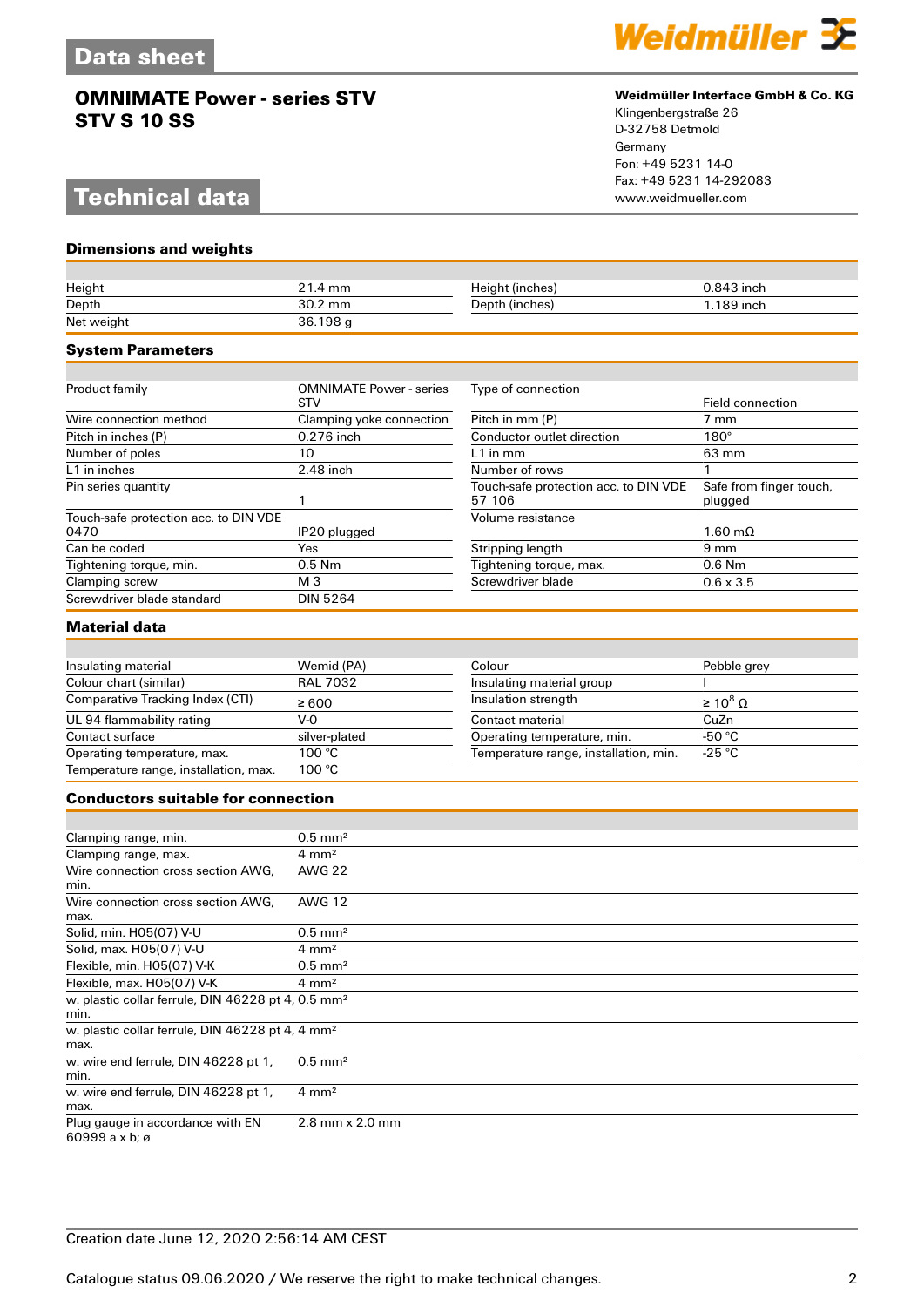## **Technical data**



#### **Weidmüller Interface GmbH & Co. KG**

Klingenbergstraße 26 D-32758 Detmold Germany Fon: +49 5231 14-0 Fax: +49 5231 14-292083

| Clampable conductor | Cross-section for conductor connection                                                                                                                                    | Type                             | fine-wired                 |
|---------------------|---------------------------------------------------------------------------------------------------------------------------------------------------------------------------|----------------------------------|----------------------------|
|                     |                                                                                                                                                                           | nominal                          | $2.5 \text{ mm}^2$         |
|                     | wire end ferrule                                                                                                                                                          | Stripping length                 | $10 \text{ mm}$<br>nominal |
|                     |                                                                                                                                                                           | Recommended wire-<br>end ferrule | H <sub>2.5</sub> /15D BL   |
|                     | Cross-section for conductor connection                                                                                                                                    | Type                             | fine-wired                 |
|                     |                                                                                                                                                                           | nominal                          | $4 \text{ mm}^2$           |
|                     | wire end ferrule                                                                                                                                                          | Stripping length                 | $12 \text{ mm}$<br>nominal |
|                     |                                                                                                                                                                           | Recommended wire-<br>end ferrule | H4,0/18D GR                |
|                     |                                                                                                                                                                           | Stripping length                 | $9 \text{ mm}$<br>nominal  |
|                     |                                                                                                                                                                           | Recommended wire-<br>end ferrule | H4.0/9                     |
| Reference text      | The outside diameter of the plastic collar should not be larger than the pitch (P), Length of ferrules<br>is to be chosen depending on the product and the rated voltage. |                                  |                            |
| Max. clamping range | $4 \text{ mm}^2$                                                                                                                                                          |                                  |                            |

## **Rated data acc. to IEC**

| tested acc. to standard                                                     |                        | Rated cu                   |
|-----------------------------------------------------------------------------|------------------------|----------------------------|
|                                                                             | IEC 60664-1, IEC 61984 | $(Tu=20^\circ$             |
| Rated current, max. number of poles<br>$(Tu=20^{\circ}C)$                   | 28 A                   | Rated cu<br>$(Tu=40^\circ$ |
| Rated current, max. number of poles<br>$(Tu=40^{\circ}C)$                   | 24 A                   | Rated vo<br>pollution      |
| Rated voltage for surge voltage class /<br>pollution degree III/2           | 500 V                  | Rated vo<br>pollutior      |
| Rated impulse voltage for surge voltage<br>class/ pollution degree II/2     | 6 kV                   | Rated in<br>class/p        |
| Rated impulse voltage for surge voltage<br>class/contamination degree III/3 | 6 kV                   | Short-tir                  |

| Rated current, min. number of poles     |                   |
|-----------------------------------------|-------------------|
| $(Tu=20^{\circ}C)$                      | 32 A              |
| Rated current, min. number of poles     |                   |
| $(Tu=40^{\circ}C)$                      | 32 A              |
| Rated voltage for surge voltage class / |                   |
| pollution degree II/2                   | 1.000V            |
| Rated voltage for surge voltage class / |                   |
| pollution degree III/3                  | 500 V             |
| Rated impulse voltage for surge voltage |                   |
| class/ pollution degree III/2           | 6 kV              |
| Short-time withstand current resistance |                   |
|                                         | 3 x 1s with 340 A |
|                                         |                   |

#### **Rated data acc. to CSA**

Institute (CSA) Certificate No. (CSA) Rated voltage (Use group B / CSA) 300 V Rated current (Use group B / CSA) 25 A<br>Wire cross-section, AWG, min. AWG 20 Wire cross-section, AWG, min. Reference to approval values Specifications are maximum values, details -

|                                   | 12400-343 |
|-----------------------------------|-----------|
| Rated voltage (Use group D / CSA) | 300 V     |
| Rated current (Use group D / CSA) | 25 A      |
| Wire cross-section, AWG, max.     | AWG 12    |

### **Rated data acc. to UL 1059**



Institute (UR) Certificate No. (UR)

E92202

Reference to approval values Specifications are maximum values, details see approval certificate.

see approval certificate.

Creation date June 12, 2020 2:56:14 AM CEST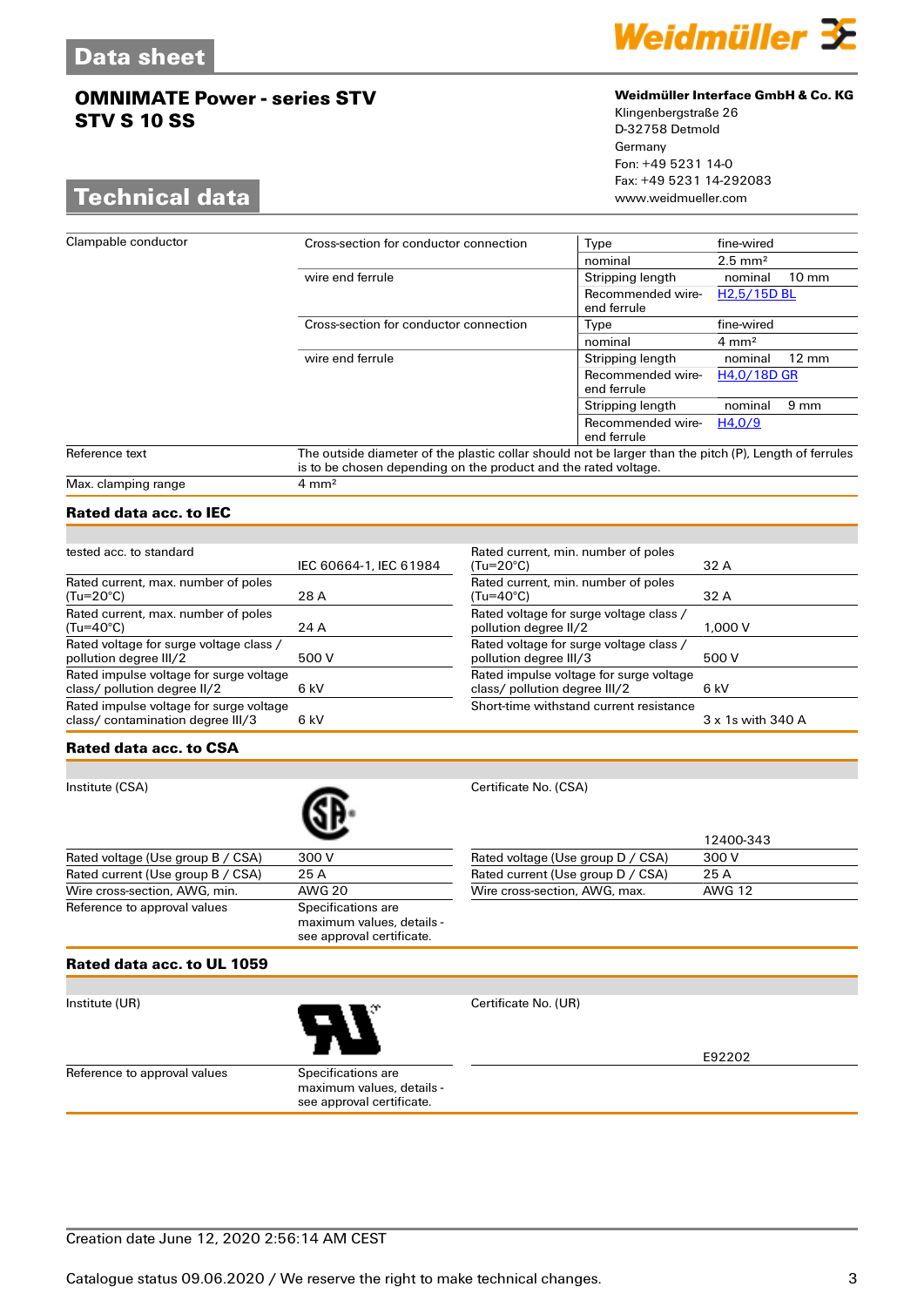# **Technical data**

**Rated data acc. to UL 1977**



#### **Weidmüller Interface GmbH & Co. KG**

Klingenbergstraße 26 D-32758 Detmold Germany Fon: +49 5231 14-0 Fax: +49 5231 14-292083

| Institute (UR)                |                                                                                                                                                                                                                                                                                                                                  | Certificate No. (UR)                                                                                                                                                               |             |
|-------------------------------|----------------------------------------------------------------------------------------------------------------------------------------------------------------------------------------------------------------------------------------------------------------------------------------------------------------------------------|------------------------------------------------------------------------------------------------------------------------------------------------------------------------------------|-------------|
|                               |                                                                                                                                                                                                                                                                                                                                  |                                                                                                                                                                                    |             |
|                               |                                                                                                                                                                                                                                                                                                                                  |                                                                                                                                                                                    | E92202      |
| Reference to approval values  | Specifications are                                                                                                                                                                                                                                                                                                               | Rated voltage (UL 1977)                                                                                                                                                            |             |
|                               | maximum values, details -<br>see approval certificate.                                                                                                                                                                                                                                                                           |                                                                                                                                                                                    | 600 V       |
| Rated current (UL 1977)       | 25 A                                                                                                                                                                                                                                                                                                                             | AWG-conductor, min. (UL 1977)                                                                                                                                                      | 22          |
| AWG-conductor, max. (UL 1977) | 12                                                                                                                                                                                                                                                                                                                               |                                                                                                                                                                                    |             |
| <b>Packing</b>                |                                                                                                                                                                                                                                                                                                                                  |                                                                                                                                                                                    |             |
|                               |                                                                                                                                                                                                                                                                                                                                  |                                                                                                                                                                                    |             |
| Packaging                     | Box                                                                                                                                                                                                                                                                                                                              | <b>VPE</b> length                                                                                                                                                                  | 66 mm       |
| <b>VPE</b> width              | 108 mm                                                                                                                                                                                                                                                                                                                           | <b>VPE</b> height                                                                                                                                                                  | 134 mm      |
| <b>Classifications</b>        |                                                                                                                                                                                                                                                                                                                                  |                                                                                                                                                                                    |             |
| ETIM 6.0                      | EC002638                                                                                                                                                                                                                                                                                                                         | <b>ETIM 7.0</b>                                                                                                                                                                    | EC002638    |
| eClass 9.0                    | 27-44-03-09                                                                                                                                                                                                                                                                                                                      | eClass 9.1                                                                                                                                                                         | 27-44-03-09 |
| eClass 10.0                   | 27-44-03-09                                                                                                                                                                                                                                                                                                                      | <b>UNSPSC</b>                                                                                                                                                                      | 30-21-18-10 |
| <b>Notes</b>                  |                                                                                                                                                                                                                                                                                                                                  |                                                                                                                                                                                    |             |
|                               |                                                                                                                                                                                                                                                                                                                                  |                                                                                                                                                                                    |             |
| Notes                         | • Additional colours on request                                                                                                                                                                                                                                                                                                  |                                                                                                                                                                                    |             |
|                               |                                                                                                                                                                                                                                                                                                                                  |                                                                                                                                                                                    |             |
|                               |                                                                                                                                                                                                                                                                                                                                  | • Rated current related to rated cross-section & min. No. of poles.                                                                                                                |             |
|                               |                                                                                                                                                                                                                                                                                                                                  | • Crimp form A for wire end ferrules with PZ 6/5 crimping tool are recommended for the largest cable sizes.                                                                        |             |
|                               | • Wire end ferrule without plastic collar to DIN 46228/1                                                                                                                                                                                                                                                                         |                                                                                                                                                                                    |             |
|                               | • Wire end ferrule with plastic collar to DIN 46228/4                                                                                                                                                                                                                                                                            |                                                                                                                                                                                    |             |
|                               |                                                                                                                                                                                                                                                                                                                                  |                                                                                                                                                                                    |             |
|                               | • P on drawing $=$ pitch                                                                                                                                                                                                                                                                                                         |                                                                                                                                                                                    |             |
|                               |                                                                                                                                                                                                                                                                                                                                  | • Rated data refer only to the component itself. Clearance and creepage distances to other components are to<br>be designed in accordance with the relevant application standards. |             |
| <b>IPC</b> conformity         | Conformity: The products are developed, manufactured and delivered according international recognized<br>standards and norms and comply with the assured properties in the data sheet resp. fulfill decorative properties<br>in accordance with IPC-A-610 "Class 2". Further claims on the products can be evaluated on request. |                                                                                                                                                                                    |             |
| <b>Approvals</b>              |                                                                                                                                                                                                                                                                                                                                  |                                                                                                                                                                                    |             |
|                               |                                                                                                                                                                                                                                                                                                                                  |                                                                                                                                                                                    |             |
| Approvals                     |                                                                                                                                                                                                                                                                                                                                  |                                                                                                                                                                                    |             |
|                               | ® I∏I ™                                                                                                                                                                                                                                                                                                                          |                                                                                                                                                                                    |             |
| <b>ROHS</b>                   | Conform                                                                                                                                                                                                                                                                                                                          |                                                                                                                                                                                    |             |

Creation date June 12, 2020 2:56:14 AM CEST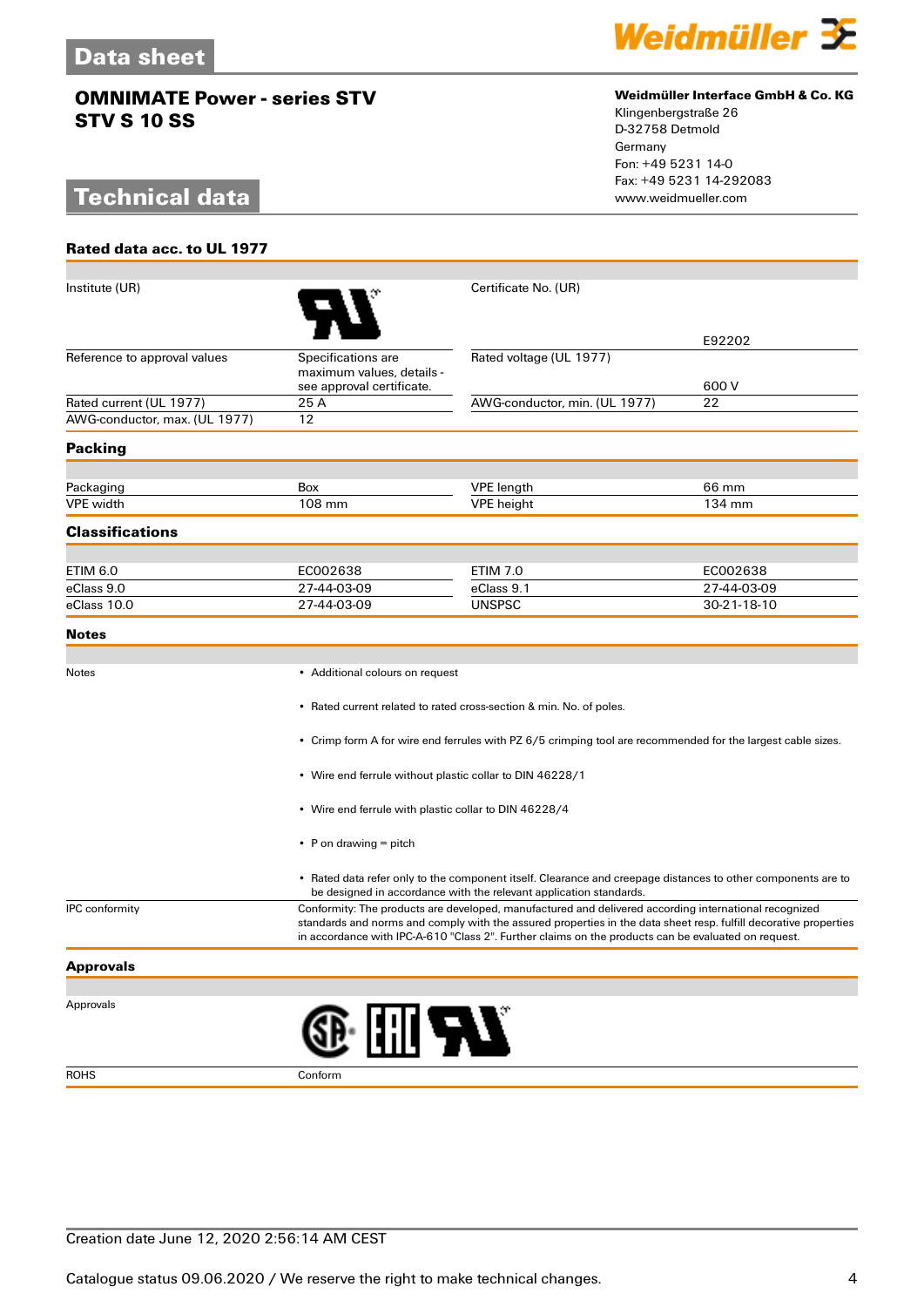# **Technical data**

### **Downloads**

| Approval/Certificate/Document of |                                        |
|----------------------------------|----------------------------------------|
| Conformity                       | <b>Declaration of the Manufacturer</b> |
| Brochure/Catalogue               | <b>MB DEVICE MANUF. EN</b>             |
|                                  | FL 72H SAMPLE SER EN                   |
|                                  | <b>PO OMNIMATE EN</b>                  |
| <b>Engineering Data</b>          | EPLAN, WSCAD                           |
| White paper UL 600 V             | <b>Download Whitepaper</b>             |

### **Weidmüller Interface GmbH & Co. KG**

Klingenbergstraße 26 D-32758 Detmold Germany Fon: +49 5231 14-0 Fax: +49 5231 14-292083